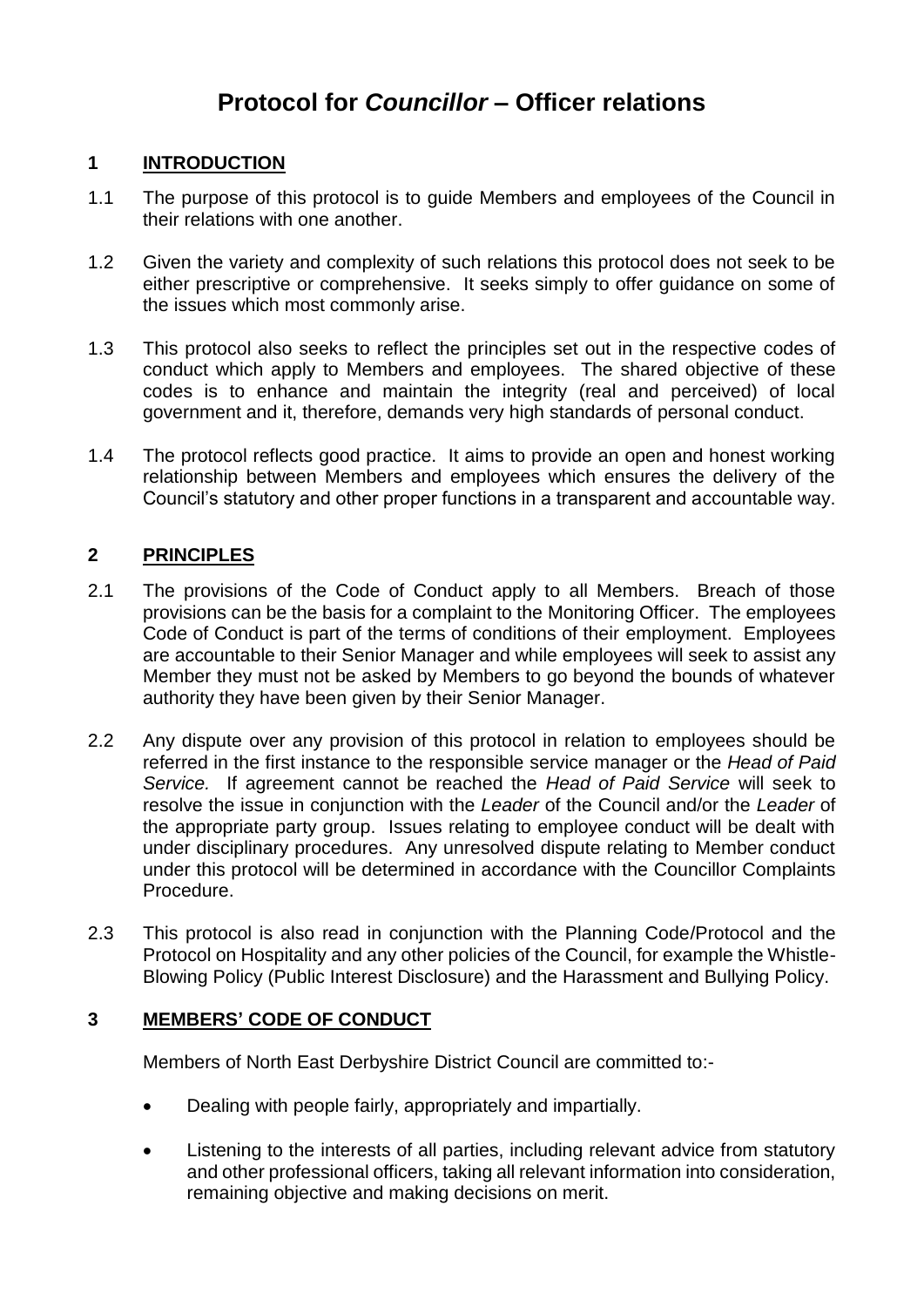- Valuing colleagues and staff and engaging with them in an appropriate manner and one that underpins the mutual respect between everyone that is essential to good local government.
- Always treating people with respect, including the organisations and public they engage with and those the member works alongside.

# **4 EMPLOYEE CODE OF CONDUCT**

4.1 The Employee Code of Conduct was drawn up broadly in line with the Local Government Management's Board Code of Conduct for local government employees with variations to reflect North East Derbyshire's conditions and circumstances.

#### (1) Standards

Employees are expected to give the highest possible standard of service to the public and where it is part of their duties to provide appropriate advice to other employees and Members with impartiality and courtesy.

#### (2) Disclosure of Information

- (i) The law requires that certain types of information must be made available to Members, Auditors, Government Departments, Service Users and the public.
- (ii) Under the Local Government Act 1972 the public have a right to see certain information. In most circumstances these rights are related to committee reports and background documents.
- (iii) Employees must not use any confidential information obtained in the course of their employment for personal gain or benefit nor shall they use it to pass onto others who might use it in such a way.
- (iv) Only employees authorised by a Senior Officer or Senior Manager to do so may talk to the press or otherwise make public statements on behalf of their Service or Directorate. Generally an employee contacted by the press should refer the matter to the Communications Team who will deal with it as appropriate."
- (v) The Local Authorities (*Executive* Arrangements) (Meetings and Access to Information) (England) Regulations 2012 provide additional rights of access to documents for Members of Scrutiny Committees.

#### (3) Political Neutrality/Activities

(i) Employees serve the Council as a whole. It follows, therefore, that they must serve all Members, not just the Members of any controlling group and must ensure that the individual rights of all Members are respected.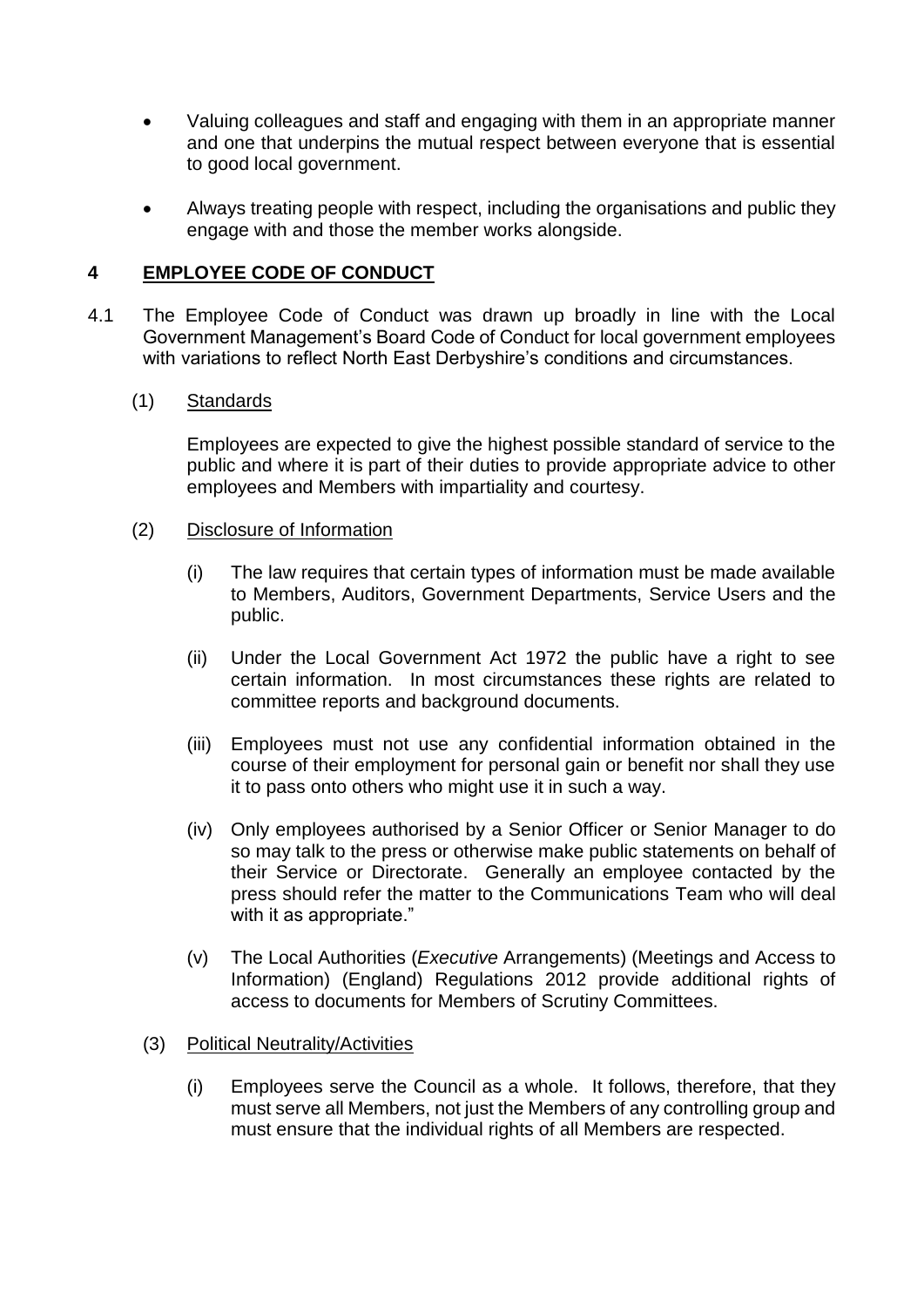- (ii) Some senior employees will be expected within the Council's guidelines to advise political groups. These employees have a duty to advise minority groups as well as the majority group.
- (iii) Some employees who are normally those in more senior positions are in politically restricted posts and by law are prevented from taking part in certain political activities outside their work. Employees who are in this position should have been told of this in writing and of the rules about claiming exemption but any employee who is in doubt about their position should contact a Senior Officer.
- (4) Relationships
	- (i) Both Members and Officers are servants of the public, and they are indispensable to one another but their responsibilities are distinct. Members are responsible to the electorate and serve only so long as their term of office lasts. Officers are responsible to the Council. Their job is to give advice to Members and the Council, and to carry out the Council's work under the direction and control of the Council, its committees and sub-committees and the Cabinet.
	- (ii) Members must not do or threaten to do anything which compromises or which is likely to compromise the impartiality of an employee of the Council.
	- (iii) In line with the Council's Codes' reference to "mutual respect", it is important that any dealings between Members and officers should observe reasonable standards of courtesy and that neither party should seek to take unfair advantage of their position or be hostile to the other.
	- (iv) Mutual respect between employees and Members is essential to good local government but close personal familiarity between employees and individual Members can damage the relationship and prove embarrassing to other employees and should, therefore, be avoided.
	- (v) It is important that in any dealings between Members and Officers that neither party should act discriminatively against the other in regard to all elements covered by the Equalities Act 2010 including: Race, Religion, Gender, Sexual Orientation and Disability.
	- (vi) In their dealings with Chief Officers and Officers (especially junior Officers) Members need to be aware that it is easy for the Officers to be overawed and feel at a disadvantage. Such feelings can be intensified when Members hold additional official and/or political office. A Member should not apply undue pressure on an Officer either to do anything that he/she is not empowered to do or to undertake work outside normal duties or normal hours or to allow or aid the Member to do something which the Member is not authorised to do. Particular care needs to be taken in connection with the ease of use of Authority property and services.
	- (vii) Similarly, an Officer must neither seek to use undue influence on an individual Member to make a decision in their favour nor raise personal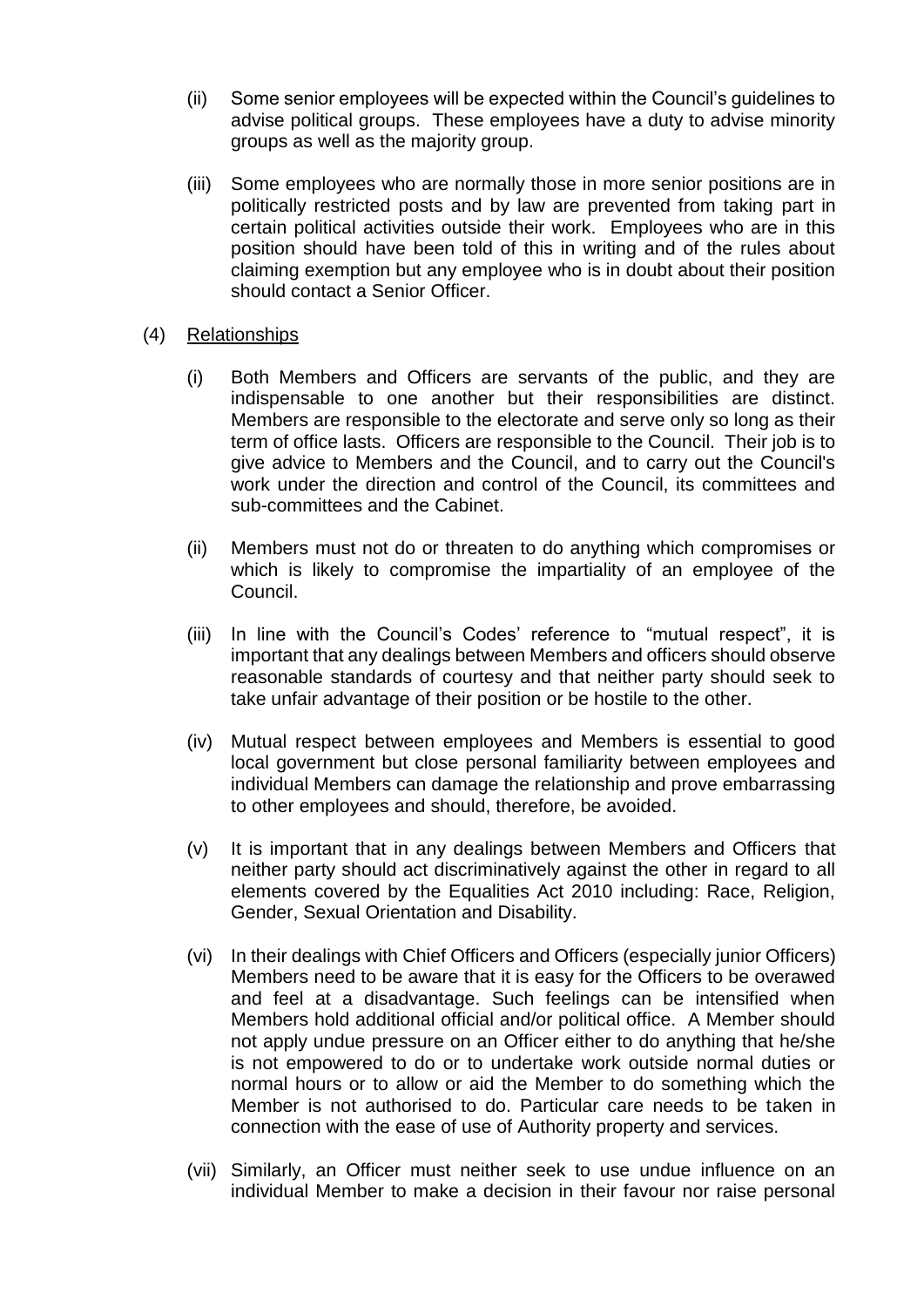matters to do with their job nor make claims or allegations about other staff. The Authority has formal procedures for consultation, whistleblowing, grievance and discipline. As an exception to this provision an officer may raise issues (other than those relating to the officer's employment or engagement with the Council) relating to Authority business where the Member is the local ward Councillor of the officer concerned.

(viii) Whilst the Chairman of a committee or sub-committee or Leader of the Cabinet will routinely be consulted as part of the process for drawing up the agenda for a forthcoming meeting it must be recognised that in many situations an officer will be under a duty to submit a report on a particular matter. Similarly, an officer will always be fully responsible for the contents of any reports submitted in his or her name. Any issues which cannot be resolved as the result of a decision/negotiation between the relevant Chairman and an officer in this area should be referred to the Head of Paid Service for resolution. Where individual Members wish to place an item on an agenda they should notify the appropriate meeting Chairman or Head of Paid Service and comply with the Council's Constitution.

# **5 ADVICE AND SUPPORT TO POLITICAL GROUPS**

- 5.1 There is now statutory recognition for political groups and it is common practice for such groups to give preliminary consideration to matters of Council business in advance of such matters being considered by the relevant Council decision making body. Officers may properly be called upon to support and contribute to such deliberations by political groups.
- 5.2 Political group meetings form part of the preliminaries to Council decision making and are not empowered to make decisions on behalf of the Council. Conclusions reached at such meetings do not, therefore, rank as Council decisions. Members must not ask employees to implement a party group decision unless and until that decision has been properly taken in accordance with the Council's Constitution.
- 5.3 Similarly, where Officers provide information and advice to a political group meeting in relation to a matter of Council business, this cannot act as a substitute for providing all necessary information and advice to the relevant Committee or Sub-Committee when the matter in question is considered.
- 5.4 Special care needs to be exercised whenever Officers are involved in providing information and advice to a political group meeting which includes persons who are not Members of the Council. Such persons will not be bound by the Council's Code of Conduct (in particular, the provisions concerning the declaration of interests and confidentiality) and for this and other reasons Officers may not be able to provide the same level of information and advice as they would to a Members only meeting.
- 5.5 Officers must respect the confidentiality of any political group discussions at which they are present and should not relay the content of any such discussion to another political group.
- 5.6 The support provided by officers can take many forms, ranging from a briefing meeting with a Chairman or Spokesperson prior to a Committee meeting to a presentation to a full political group meeting. Whilst in practice such officer support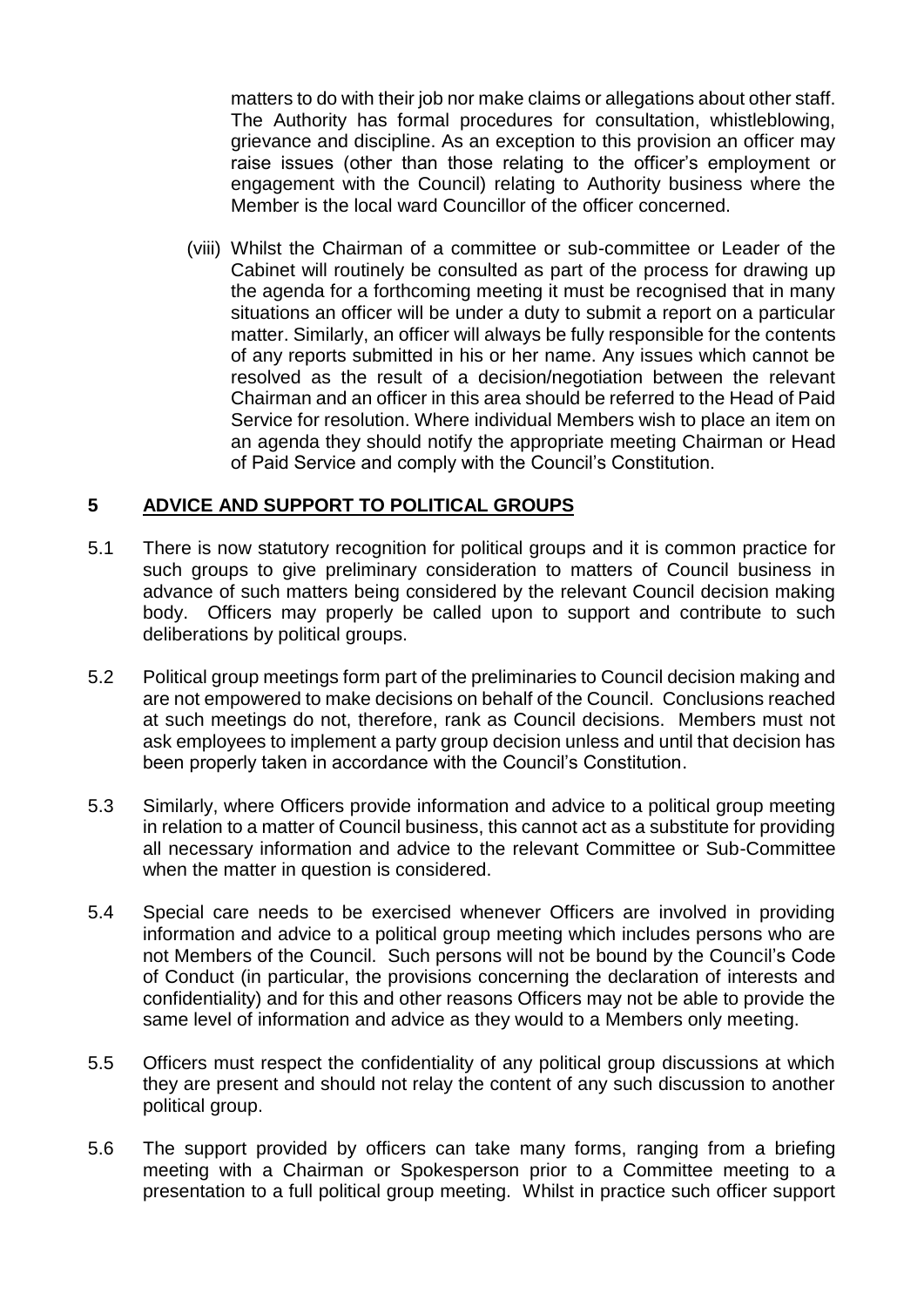is likely to be in most demand from whichever political group is for the time being in control of the Council, such support is available to all political groups.

- 5.7 The only basis on which the Council can lawfully provide support services (e.g. stationery, typing, printing, photocopying, transport etc) to Members is to assist them in discharging their role of Members of the Council. Such support services must, therefore, only be used on Council business. They should never be used in connection with party political or campaigning activities or for private purposes.
- 5.8 Any particular cases of difficulty or uncertainty in this area of employee advice or support to party groups should be raised with the *Head of Paid Service* who will discuss them with the relevant group *Leader*s.

#### **6 MEMBERS' ACCESS TO INFORMATION, COUNCIL DOCUMENTS AND EMPLOYEE ADVICE**

- 6.1 Members will need in the discharge of their duties to access information from employees, this will usually be most efficiently achieved through the Senior Managers who are able to provide an overview or direct the Member to the most appropriate employee. For individual cases Members may approach case officers, but junior staff are entitled to refer the Member to the responsible Senior Manager.
- 6.2 Members who wish to obtain information from employees should request it as early as possible recognising that employees may require reasonable time to collate or research the information. Members will state any deadline for the provision of this information. This also applies where a Member wishes to obtain information to supplement a report after the agenda for a meeting has been issued.
- 6.3 Employees will make every reasonable effort to provide Members with accurate factual information and professional advice in a timely manner, unless this would exceed the officer's authority or there are lawful reasons to prevent disclosure of the information.
- 6.4 Members have the same statutory right as any member of the public to inspect any Council document which contains material relating to any business which is to be transacted at a Council or Committee meeting or a meeting of *Cabinet* and any relevant background papers. This right applies irrespective of whether or not the Member is a Member of the Cabinet, Committee or Sub-Committee concerned or acting as a substitute. This right does not, however, apply to documents relating to items containing information which is exempt from publication. The items in question are those which contain exempt information relating to employees, occupiers of Council property, applicants for grants and other services, contract and industrial relations negotiations, advice from Counsel and criminal investigations.
- 6.5 Correspondence held by the *Monitoring Officer* in relation to his/her duties is similarly exempt unless released by him/her in the interest of furthering any enquiry.
- 6.6 The common law right of Members is much broader and based on the principle that any Member has a prima facie right to inspect Council documents so far as his/her access to the documents is reasonably necessary to enable the Member to perform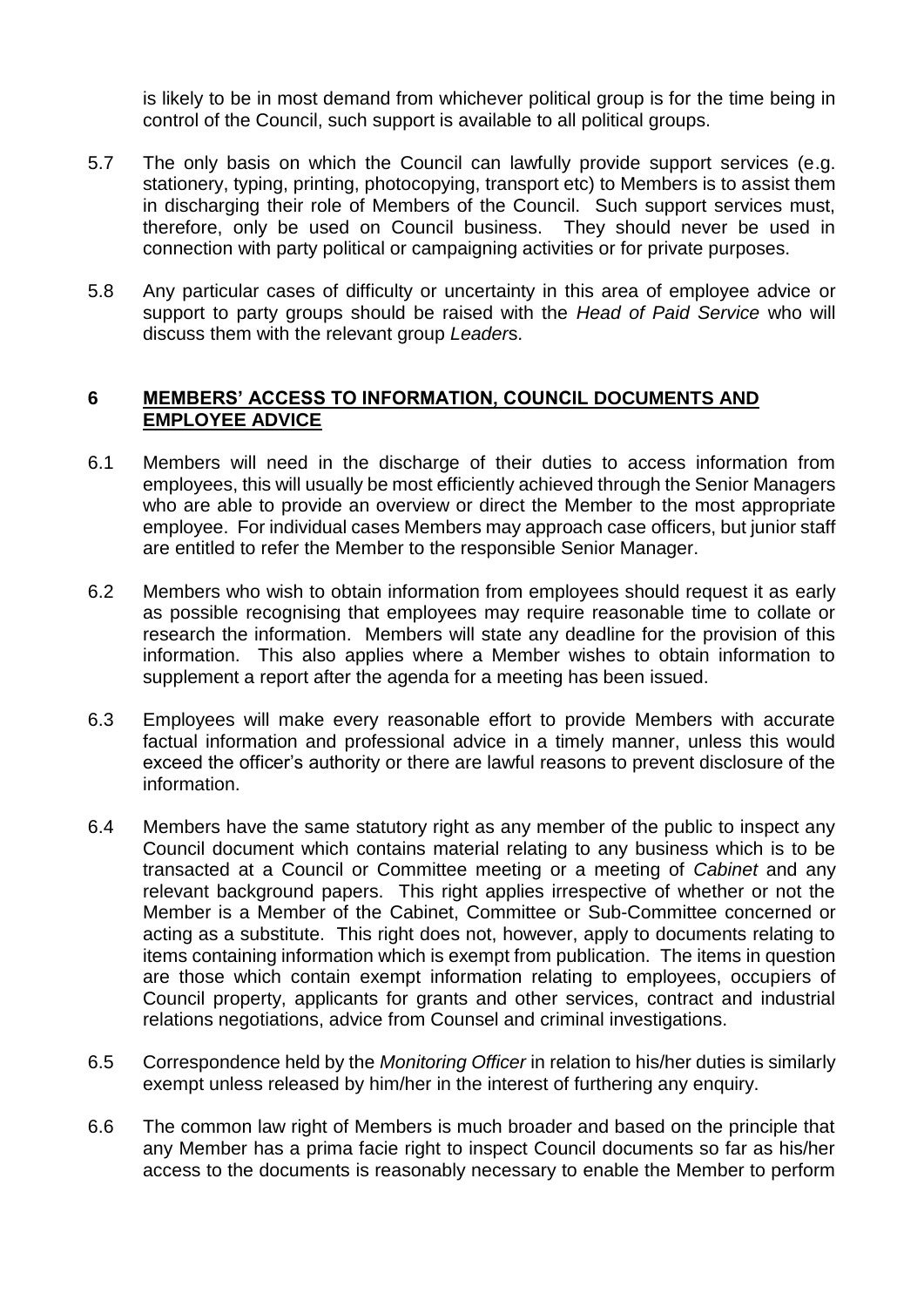properly his/her duties as Member of the Council. This principle is commonly referred to as the 'need to know' principle

- 6.7 The exercise of this common law right depends, therefore, upon the Member's ability to demonstrate the necessary "Need to Know". In this respect a Member has no right to "a roving commission" to go and examine documents of the Council. Mere curiosity is not sufficient. The crucial question is the determination of the "Need to Know". This question will be determined by the particular Director or Head of Service as appropriate whose staff holds the document in question (with advice from the Monitoring Officer). It follows from this that the Member must give the reason for the enquiry. Written reasons will be provided on request. In the event of dispute, the question falls to be determined by the relevant Committee - i.e. the committee in connection with whose functions the document is held or the Cabinet.
- 6.8 A Member who requests to inspect documents which contain personal information about third parties will normally be expected to justify their request in specific terms.
- 6.9 A Member of one party group will not have a 'need to know' and, therefore, does not have a right to inspect any document which forms part of the internal workings of another party group and is in the possession of the Council or of an individual employee.
- 6.10 More detailed advice regarding Members' rights to inspect Council documents may be obtained from the *Monitoring Officer.*
- 6.11 Any Council information is provided to a Member on the basis that it must only be used by the Member in connection with the proper performance of the Member's duties as a Member of the Council. This forms part of the Council's data protection requirements. This obligation for confidentiality is part of the Code of Conduct.

#### **7 RELATIONSHIPS BETWEEN OFFICERS AND CABINET MEMBERS/ CHAIRS OF COMMITTEES/***LEADER*

- 7.1 It is important to the efficient discharge of the Council's functions that there should be a good working relationship between Members of the *Cabinet*, Senior Officers and Senior Managers and between the Chairman of a committee and the lead officer and other senior officers who deal with matters within the terms of reference of that body. However, such relationships should never be allowed to become so close, or appear to be so close, as to bring into question the employee's ability to deal impartially with other Members and other party groups.
- 7.2 Senior Officers and Senior Managers frequently write reports having undertaken background research and professional and technical appraisals of proposals.
- 7.3 These reports are then presented by the *Cabinet* Member with Portfolio.
- 7.4 Members must accept that in some situations officers will be under a duty to submit an opinion or advice in a report on a particular matter. In those situations the officer will always be fully responsible for those elements of the report submitted in the Member's name.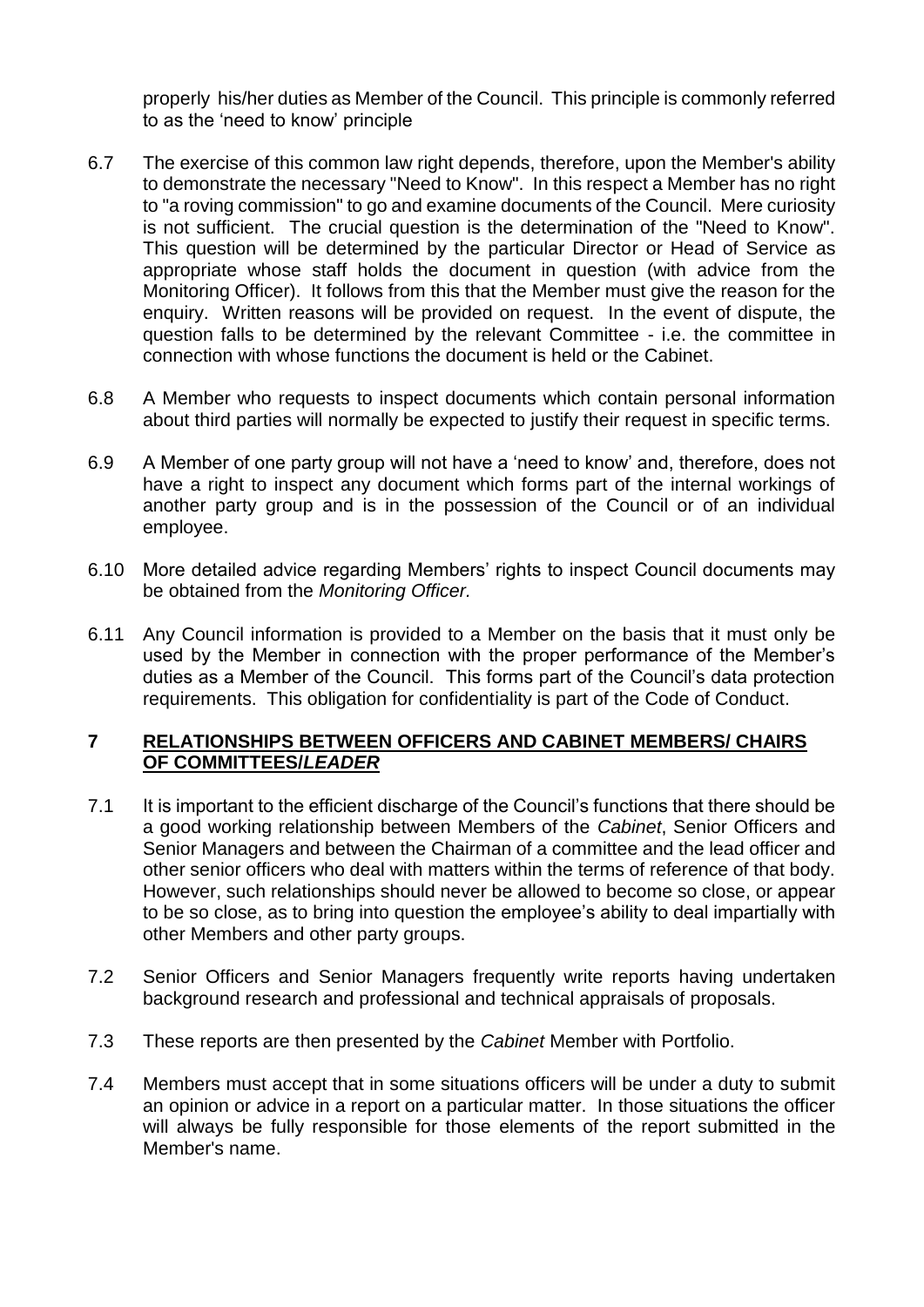- 7.5 Where an officer wishes to consult a Cabinet Member or Chairman as part of the preparation of a report to a decision making body within the Council's Constitution, the following principles will apply. The *Cabinet* Member or Chairman may ask the report author:
	- (1) To include particular options;
	- (2) To clarify the report by expanding, simplifying or re-phrasing any part of the report or including other particular information;
	- (3) To check or correct any error or omission of any matter or fact including statements of summaries of policy or budget;
	- (4) To check or correct any typing errors, omissions or duplications;
	- (5) To check any estimate of costs or savings.
- 7.6 The *Cabinet* Member or Chairman may not ask officers:
	- (1) To exclude any option contained in the draft report;
	- (2) To exclude or alter the substance of any statement in the draft report of any officers' professional opinion.
	- (3) To alter the substance of any recommendations that compromises the officer's integrity or would result in illegality;
	- (4) To exclude any statement that a course of action would be a "key decision" or would be contrary to a policy or budget or to exclude any statement regarding legality, fairness or financial prudence, made by officers exercising their designated functions under Article 10 of the Council's Constitution;
	- (5) To exclude any report, comments or representations arising from consultations, publicity or supply of information to the community.
- 7.7 Certain statutory functions are undertaken by officers. Their reports on such matters are then their own full responsibility.
- 7.8 Whenever a public meeting is organised by the Council to consider a local issue, all the Members representing the Ward or Wards affected should as a matter of course be invited to attend the meeting. Similarly, whenever the Council undertakes any form of consultative exercise on a local issue, the Ward members should be notified at the outset of the exercise.
- 7.9 In relation to action between meetings, it is important to remember that the law allows for decisions (relating to the discharge of any of the Council's functions) to be taken by a Committee, a Sub-Committee or an Officer and in relation to Executive functions by the Cabinet or an Officer. Legislation allows for Members to take individual decisions where the Council decides that this should happen and as set out the Functions Scheme. These decisions can only be taken in specific circumstances following appropriate advice and the decision must be recorded. This does not mean that any decision can be taken by a Member. The rules relating to decision making where it is a Committee or Sub Committee or officer decision remain unchanged.
- 7.10 The Council's delegation scheme is contained within the Constitution. This contains the majority of delegations to officers. From time to time the Cabinet, Committees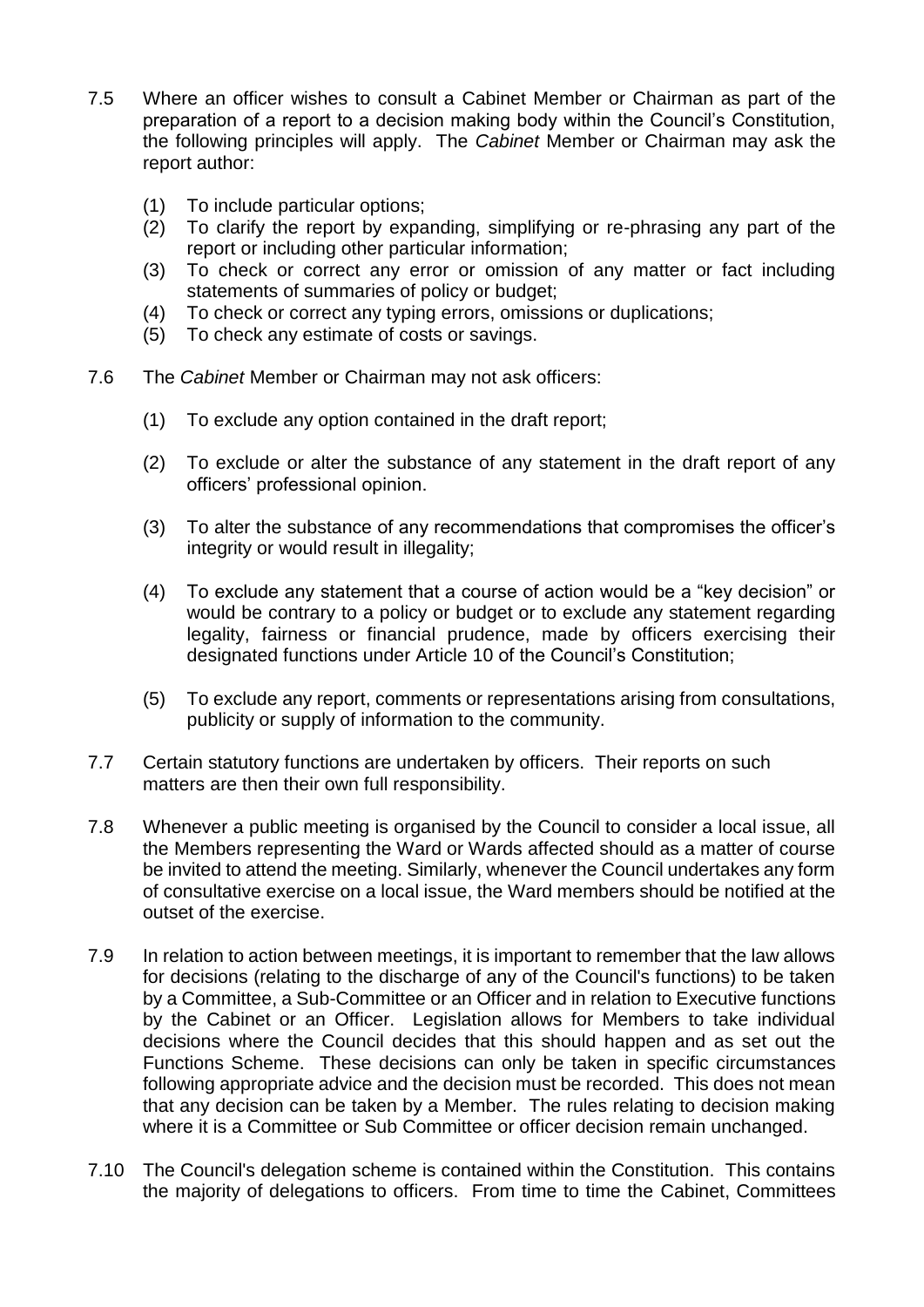and the Council give additional delegations which are added to the Constitution as it is updated annually.

7.11 Finally, it must be remembered that Officers within any department are directly accountable to their relevant Director. Whilst Officers should always seek to assist a Chair (or indeed any Member), they must not, in so doing, go beyond the bounds of whatever authority they have been given.

# **8 SCRUTINY ARRANGEMENTS**

- 8.1 The principles of the Employee's Code of Conduct remain in place under the *Cabinet* arrangements. However, these arrangements raise particular issues for local authority employees because:-
	- (a) The advice which officers have given to the *Cabinet*, its Members or to any group may now be subject to scrutiny and examined by a Scrutiny Committee.
	- (b) Officers may have written reports for presentation by a Cabinet Member with Portfolio or provided advice to the *Cabinet*. Where such a decision is subject to Scrutiny by a Scrutiny Committee in their scrutiny roles, or when a decision is called-in, an officer may provide information or advice to a Scrutiny Committee. Members must recognise that there is an inherent tension between these two roles. As circumstances change or more information comes to light, advice may reflect the difference.
	- (c) Scrutiny Committees or their members will need active assistance from officers if they are to perform their role of scrutinising the *Cabinet* effectively.

These factors will require understanding by Members of the role that officers have to perform.

# **9 PUBLICITY AND CORRESPONDENCE**

- 9.1 Correspondence between an individual Member and an officer should not normally be copied (by the officer) to any other Member. Where exceptionally it is necessary to copy the correspondence to another Member, this should be made clear to the original Member. In other words, a system of "silent copies" should not be employed.
- 9.2 Official letters on behalf of the Council should normally be sent out over the name of the appropriate officer, rather than over the name of a Member generally. It may be appropriate in certain circumstances (e.g. representations to a Government Minister) for a letter to appear over the name of a Member. Letters which, for example, create obligations or give instructions on behalf of the Council should never be sent out over the name of a Member.
- 9.3 Where Members send correspondence in their own name as a Member of the Council, such correspondence may be sent on Council headed notepaper headed with the words "from the Office of [Name of Councillor]"
- 9.4 The Council abides by the provisions of the DETR Local Authority Publicity Code (April 2001).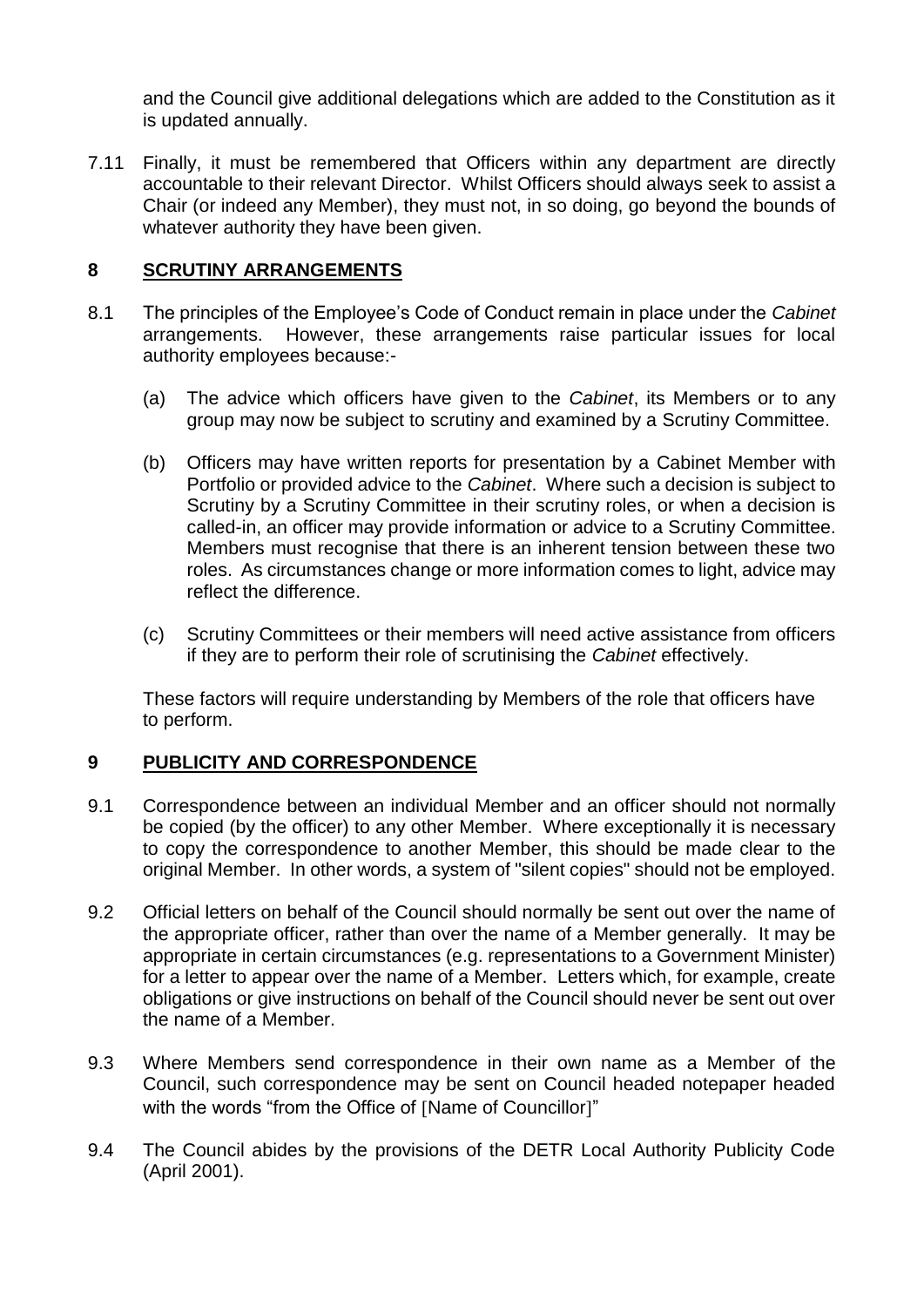- 9.5 Information on Council services will be produced in collaboration with the Communications Unit and will be impartial reflecting Council approved policy.
- 9.6 All news releases will be written and issued by the Communications Team following consultation with the Senior Officers and Portfolio Member concerned.
- 9.7 Publicity will not be party political and will report on and reflect Council policy.
- 9.8 Media requesting political comments will be referred to the political group *Leader*s.
- 9.9 It is the intention of the Council to make public information available on the website accessible to Members and residents as resources allow.

#### **10 THE ROLE OF THE HEAD OF THE PAID SERVICE**

10.1 The *Head of Paid Service* has a specific statutory function in relation to employees, appointment, discipline, terms and conditions of employment and collective bargaining. Members will recognise and respect those responsibilities and duties.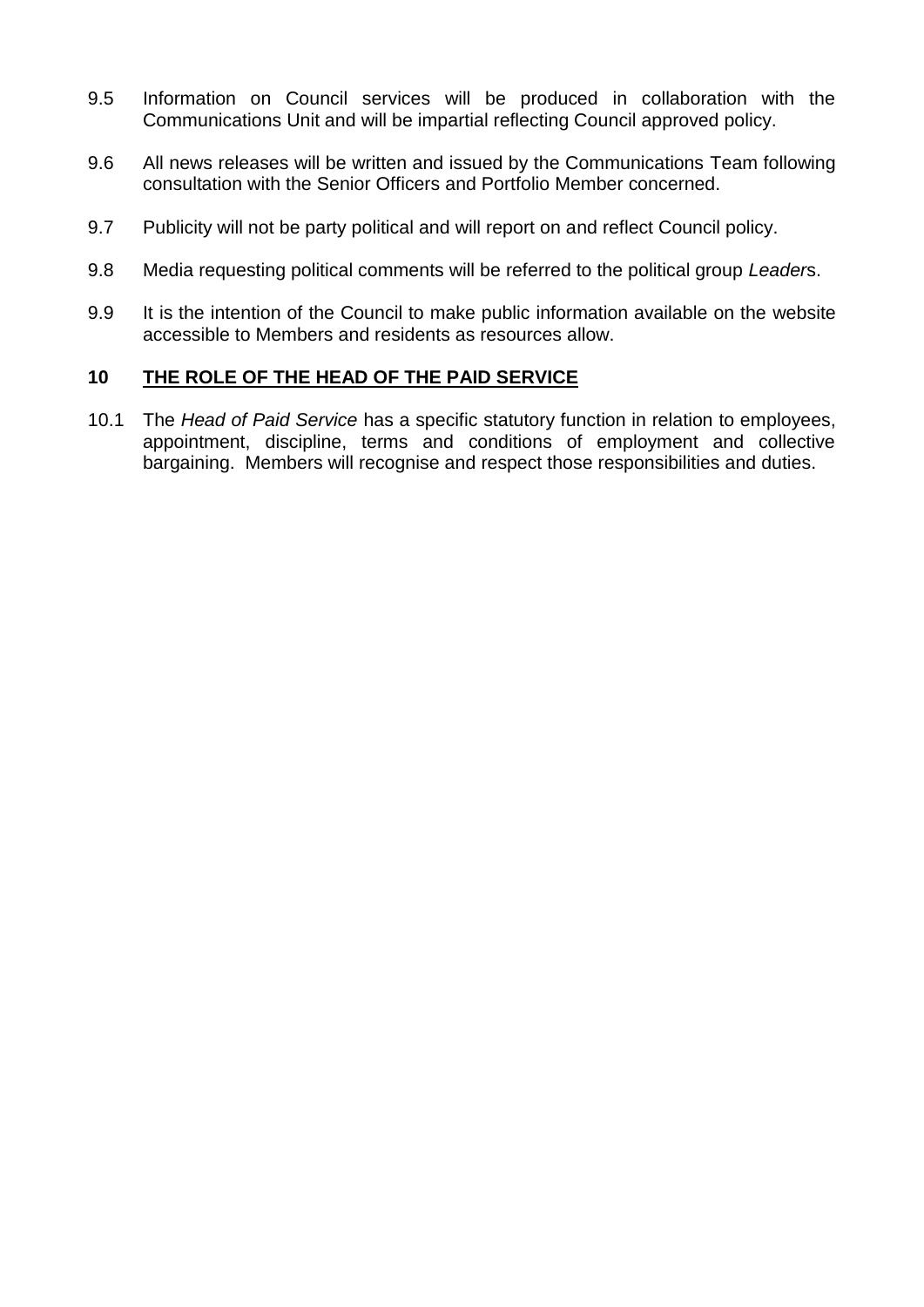# **Appendix to the Protocol for Member/Officer Relations**

| <b>What Members Can Expect From Officers</b>                                                                                       |                                                                                                                                                                                                                                                                                                                                                          |  |
|------------------------------------------------------------------------------------------------------------------------------------|----------------------------------------------------------------------------------------------------------------------------------------------------------------------------------------------------------------------------------------------------------------------------------------------------------------------------------------------------------|--|
| <b>Officers Do</b>                                                                                                                 | <b>Officers Don't</b>                                                                                                                                                                                                                                                                                                                                    |  |
| Pursue lawful policies and comply<br>with the Officers' Code of Conduct                                                            | Deviate from the Constitution, legal or<br>contractual obligations                                                                                                                                                                                                                                                                                       |  |
| Promote equality, serve all Members<br>equally with dignity, respect and<br>courtesy, regardless of political group<br>or position |                                                                                                                                                                                                                                                                                                                                                          |  |
| Comply with legal duty to provide<br>professional advice, impartiality and<br>implement Council policy                             | Allow their personal or political<br>opinions to interfere with their work or<br>professional judgement and advice                                                                                                                                                                                                                                       |  |
| Avoid close personal familiarity with<br>Members and follow guidelines on<br><b>Personal Relationships</b>                         | Form friendships, close relations with<br><b>Members</b>                                                                                                                                                                                                                                                                                                 |  |
| Follow Council procedures for dealing<br>with Member enquires effectively,<br>efficiently and within set timescales.               |                                                                                                                                                                                                                                                                                                                                                          |  |
| Act with integrity and appropriate [not<br>absolute] confidentiality                                                               | • Seek to improperly to influence<br>Members:<br>Improperly disclose information<br>received from one Member to<br>another; or<br>• Raise their personal circumstances<br>or those of another directly with<br>Members. Personal issues that<br>might be raised with a Ward<br>Member should be raised in a<br>private capacity outside of work<br>time. |  |
| Respect each other's free (i.e. non-<br>Council) time                                                                              |                                                                                                                                                                                                                                                                                                                                                          |  |
| Be prepared to justify and give<br>reasons for decisions made under<br>delegated powers;                                           |                                                                                                                                                                                                                                                                                                                                                          |  |
| Report the least suspicion of fraud,<br>corruption or impropriety                                                                  | Conceal any information which it is<br>proper for them to disclose<br>(particularly where they have a duty<br>to reveal it);                                                                                                                                                                                                                             |  |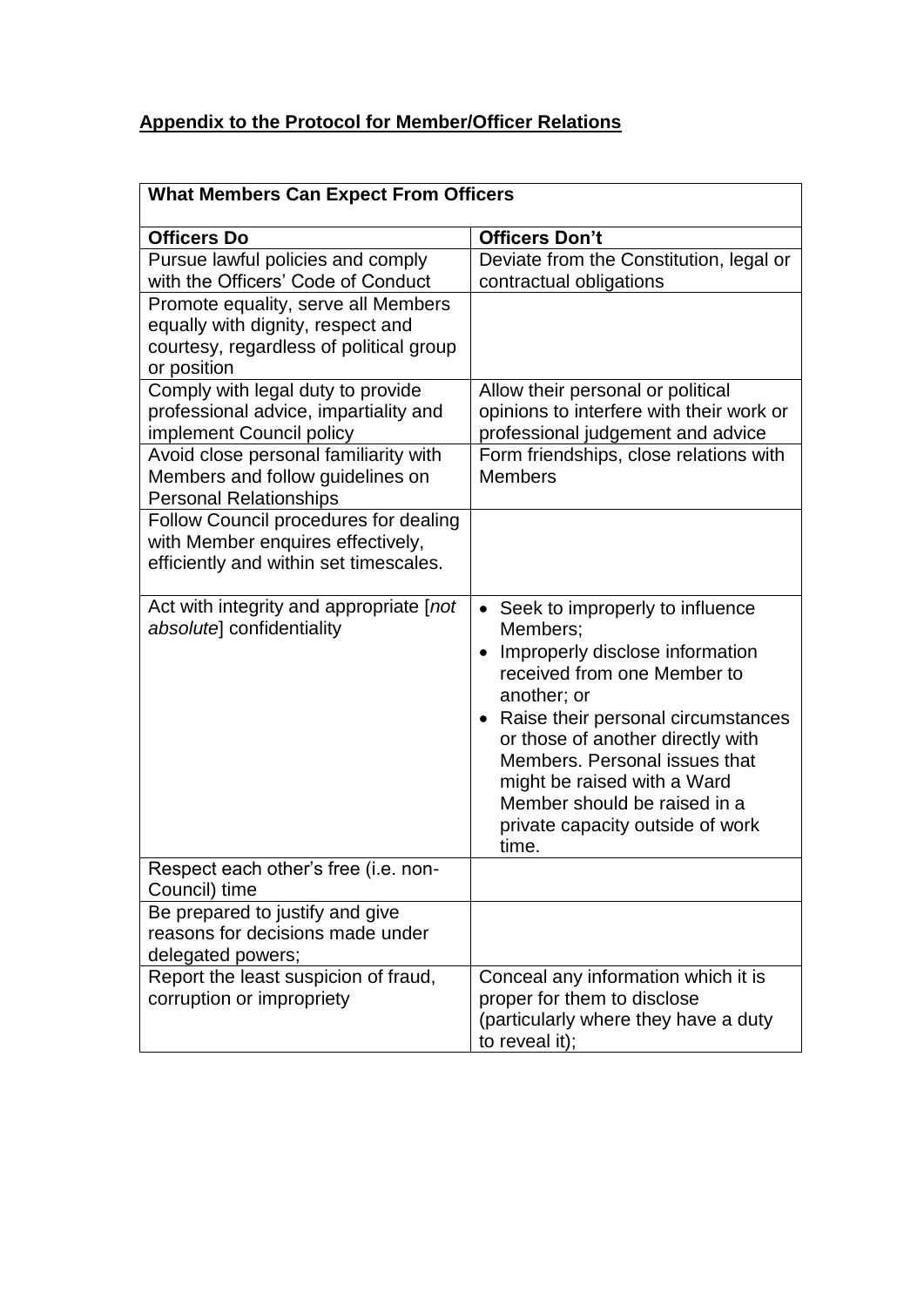| <b>What Officers can expect from Members</b>                                                                              |                                                                                                                                                                                                                                                            |  |
|---------------------------------------------------------------------------------------------------------------------------|------------------------------------------------------------------------------------------------------------------------------------------------------------------------------------------------------------------------------------------------------------|--|
| <b>Members Do</b>                                                                                                         | <b>Members Don't</b>                                                                                                                                                                                                                                       |  |
| Comply with the Members' Code of<br>Conduct – ensuring the highest<br>standards of behaviour                              |                                                                                                                                                                                                                                                            |  |
| Promote equality and treat all Officers<br>with dignity and respect.                                                      | Subject individuals to unreasonable<br>or excessive personal attack                                                                                                                                                                                        |  |
| Members are to comply with the<br>equality laws prohibiting<br>discrimination, harassment and<br>victimisation            |                                                                                                                                                                                                                                                            |  |
| Chairs of meetings are expected to<br>apply the rules of debate/procedures<br>to prevent abusive or disorderly<br>conduct | Undermine respect for Officers in<br>public meetings, the media or at any<br>other time when dealing with Council<br>business;                                                                                                                             |  |
| Only ask Officers to provide<br>professional advice on matters that<br>clearly arise from being an elected<br>Councillor; | Ask Council Officers to improperly<br>spend Council time or resources for<br>political purposes.                                                                                                                                                           |  |
| Respect impartiality and integrity of<br>Officers and do not compromise it                                                | Insist an Officer changes his/her<br>professional advice                                                                                                                                                                                                   |  |
| Respect Officers' free (i.e. non-<br>Council) time.                                                                       |                                                                                                                                                                                                                                                            |  |
| Provide political leadership and<br>direction, making timely decisions                                                    | Get involved in day to day<br>management                                                                                                                                                                                                                   |  |
|                                                                                                                           | Ask Officers to breach Council<br>procedures or policy when acting on<br>behalf of constituents                                                                                                                                                            |  |
|                                                                                                                           | Put pressure on an Officer on matters<br>which have been delegated for<br>Officer decision.                                                                                                                                                                |  |
|                                                                                                                           | A Member who behaves in this way<br>may lead Officers to make decisions<br>that are not objective and that cannot<br>be accounted for                                                                                                                      |  |
|                                                                                                                           | Not to seek special or adverse<br>treatment for themselves or any<br>individual by use his/her position as a<br>Member nor improperly to gain an<br>advantage or disadvantage for<br>his/herself or any other person when<br>dealing with Council Officers |  |